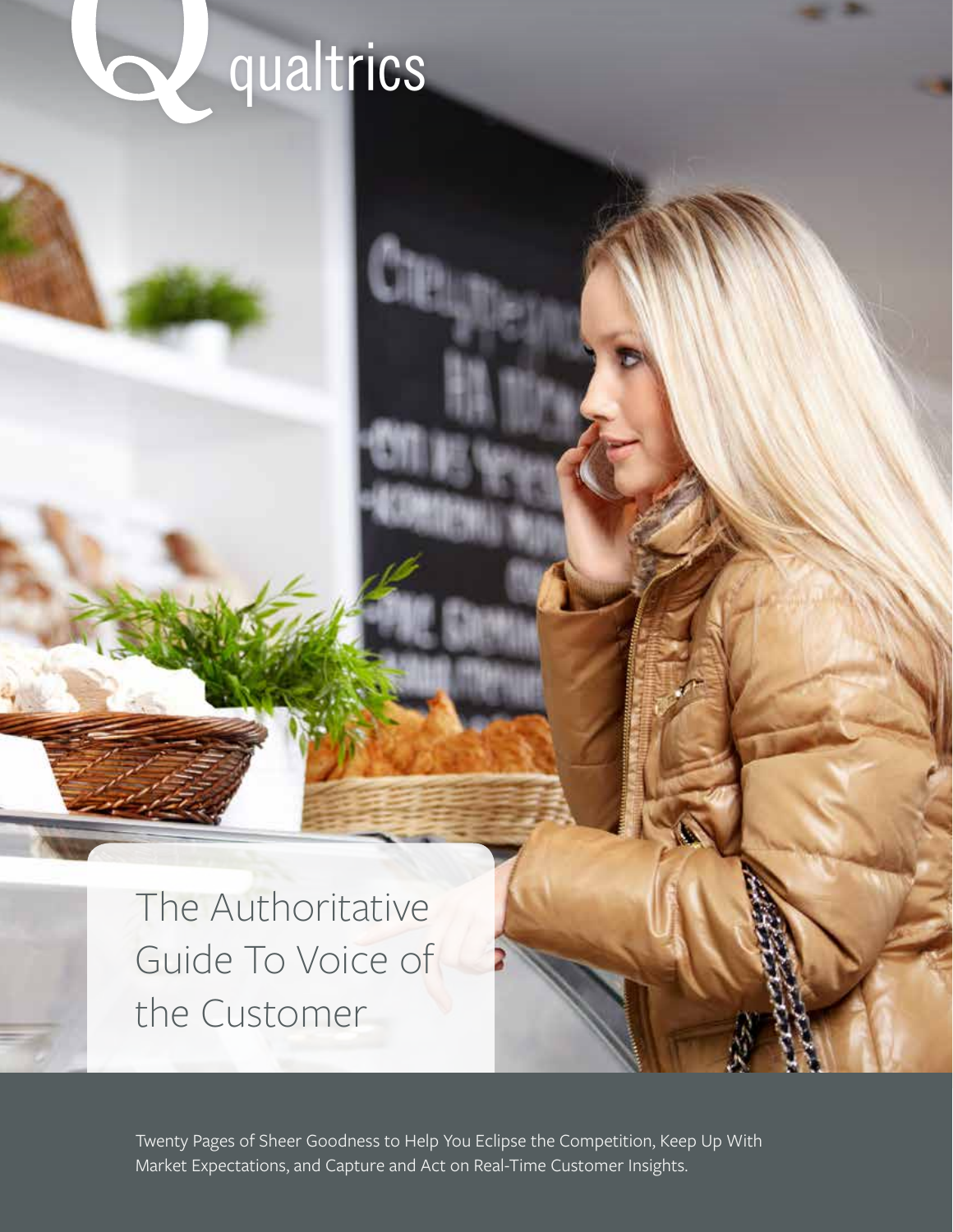### Contents

| <b>INTRO</b>   | VOC: WHY THESE THREE LETTERS ARE VITAL TO YOUR COMPANY'S IMMEDIATE AND LONG-TERM<br><b>SUCCESS</b> |  |  |  |  |
|----------------|----------------------------------------------------------------------------------------------------|--|--|--|--|
| 1              | LET'S LEVEL SET: WHAT IS VOICE OF THE CUSTOMER?                                                    |  |  |  |  |
| $\overline{2}$ | WHY CONDUCT VOICE OF THE CUSTOMER RESEARCH?                                                        |  |  |  |  |
| 3              | THE VALUE RECEIVED: YOU GET WHAT YOU PAY FOR                                                       |  |  |  |  |
| $4-6$          | DID YOU KNOW? STATS THAT MAKE YOU GO, "HMMMM "                                                     |  |  |  |  |
| 7              | <b>GOOD SERVICE IS GOOD BUSINESS</b>                                                               |  |  |  |  |
| 8              | FIVE CUSTOMER-CENTRIC CHARACTERISTICS OF A HIGHLY-EFFECTIVE VOC PROGRAM                            |  |  |  |  |
| 9              | HOW TO BUILD A BEST-IN-CLASS VOC PROGRAM                                                           |  |  |  |  |
|                | 10 COLLECT                                                                                         |  |  |  |  |
|                | 11<br>ANALYZE                                                                                      |  |  |  |  |
|                | 12 ACT                                                                                             |  |  |  |  |
|                | 13 MONITOR                                                                                         |  |  |  |  |
| 14,15          | NET PROMOTER® SCORE (NPS): WHAT IS IT, AND WHY SHOULD I CARE?                                      |  |  |  |  |
| 16             | HOW TO MEASURE NET PROMOTER® SCORE EFFECTIVELY                                                     |  |  |  |  |
| 17             | HOW TO DELIVER THE LOWEST TCO FOR VOC                                                              |  |  |  |  |
| 18             | <b>FOOD FOR THOUGHT</b>                                                                            |  |  |  |  |
| 19             | <b>ABOUT QUALTRICS</b>                                                                             |  |  |  |  |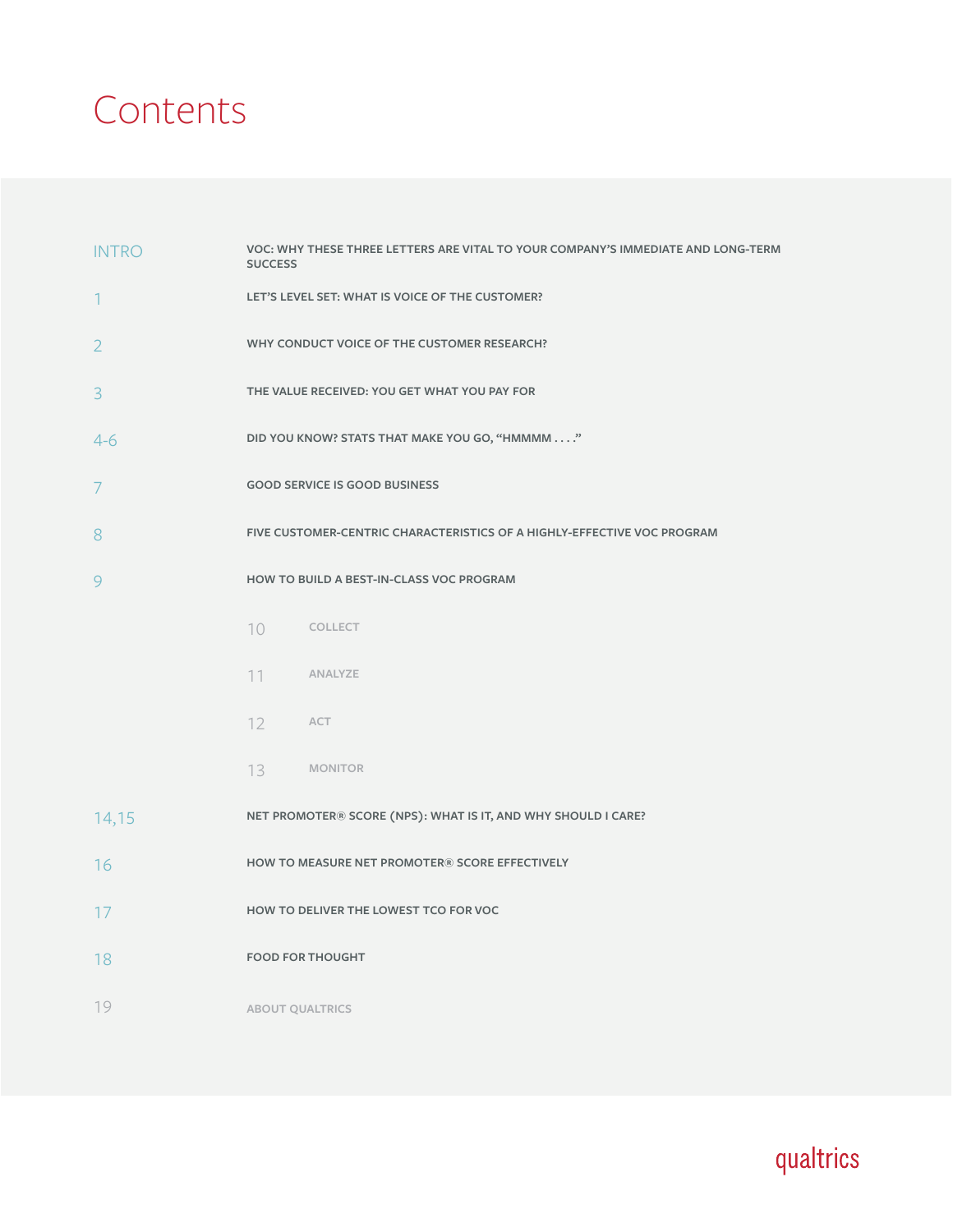### VoC: Why These Three Letters are Vital to Your Company's Immediate and Long-Term Success

In today's era of immediacy, consumers are more demanding than ever. To keep up with customer expectations, brands are starting to invest in Voice of the Customer (VoC) programs that employ a closed-loop process.

Ask any CX, research, or marketing executive, and they will tell you that gone are the days when the customer marketing landscape was represented by a one-way dialogue for engaging prospects. Today, market leaders are shifting their listening and response mechanisms faster as VoC programs represent a huge opportunity for driving loyalty and increased sales.

A recent study sponsored by American Express®—the American Express Global Customer Service Barometer—showed that U.S. consumers are **twice as likely** to tell others about a bad service than they are to share about a positive experience. $1$ 

Which led us to this question . . .

#### How do you get the right customer feedback data to the right people at the right time to take the right course of action? Do brands truly understand the value of an effective VoC program?

This exclusive Voice of the Customer Guide has been produced for your use. It includes answers to many of your VoC questions plus tangible steps for establishing a multi-source insight methodology that focuses on customer needs, expectations, and product improvement. Put this guide to work in your own customer strategy and presentation materials. Clip the charts, quote the stats, and blog about the information online, or feel free to socialize the findings via social media.

Our goal is that this resource will serve as an invaluable tool as you establish a best-in-class VoC program to support your brand for years to come.

Enjoy!



Ryan Nelsen **PRODUCT MARKETING, QUALTRICS**

**1. 2012 Global Customer Service Barometer: http://about.americanexpress.com/news/docs/2012x/axp\_2012gcsb\_us.pdf**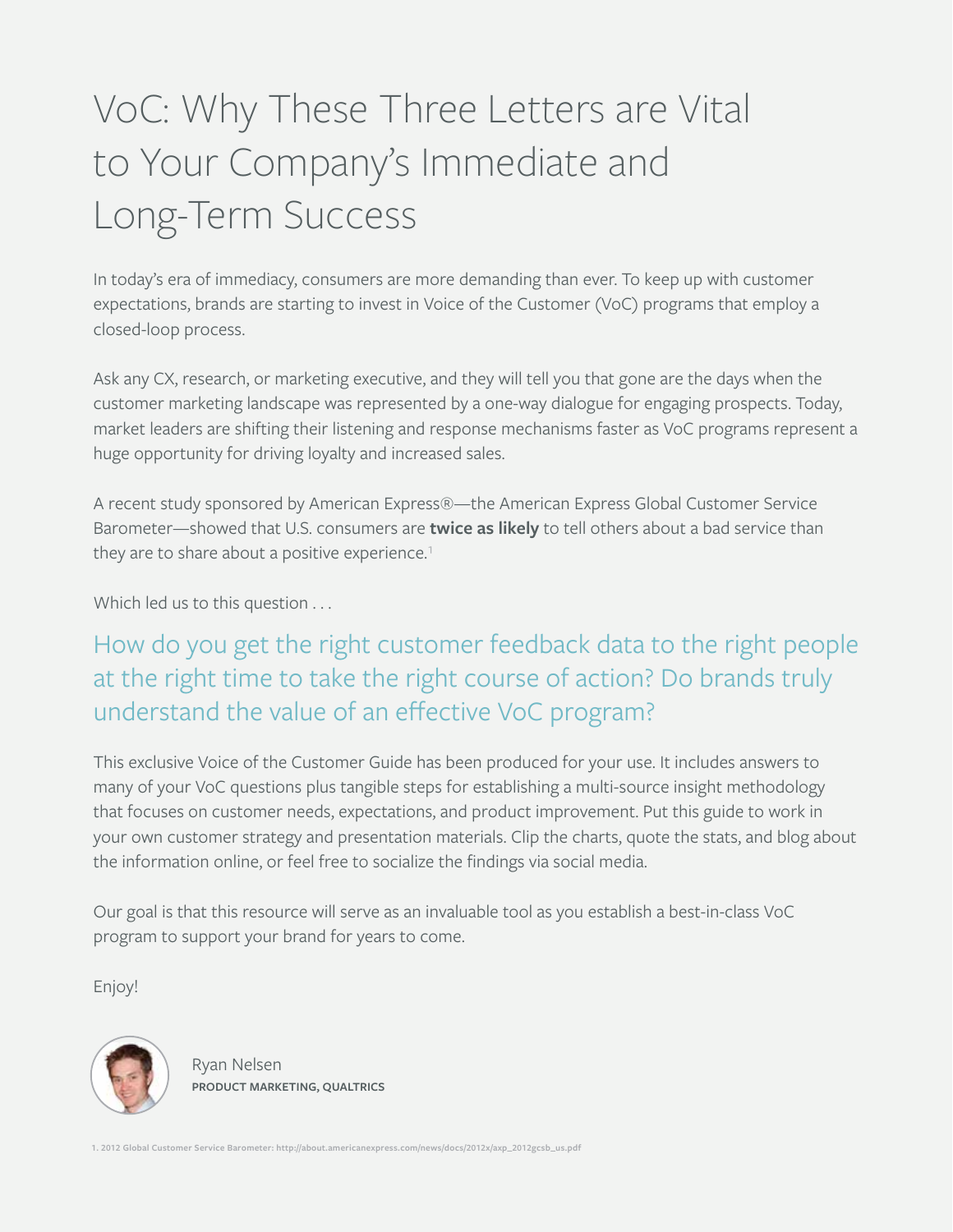### Let's Level Set: What is Voice of the Customer?

Voice of the Customer (VoC) is a term that describes your customer's feedback about their experiences with and expectations for your products or services. In recent years, many vendors have taken terms like VoC or CX (Customer Experience), or CEM (Customer Experience Management, or CSAT (Customer Satisfaction) and tried to define them around very specific applications of technology and services to match their offerings. But VoC is broader than a single product.

8 of 10 executives believe their company loses sales each year because of failure to create engaged customers.

**–SURVEY OF GLOBAL EXECUTIVES BY THE ECONOMIST INTELLIGENCE UNIT**

Voice of the Customer programs have gained traction over the years and are fast-growing segments of a core business strategy for organizations. They work

exceptionally well for brands as customers demand more direct engagement with a firm and because capturing and acting on customer feedback is critical to understanding a prospect's complex decisionmaking process.

As a result of many people being involved in the buying process today, forward-serving businesses are challenged to create tailored feedback mechanisms and offer their audiences a variety of feedback channels. Personalized and immediate follow up, along with the ability to close the loop with stakeholders, will continue to have a significant impact on building long-term customer relationships.

However, you can begin to win the war on customer loyalty if you establish and employ a single line of sight into your customer, market, and employee groups.

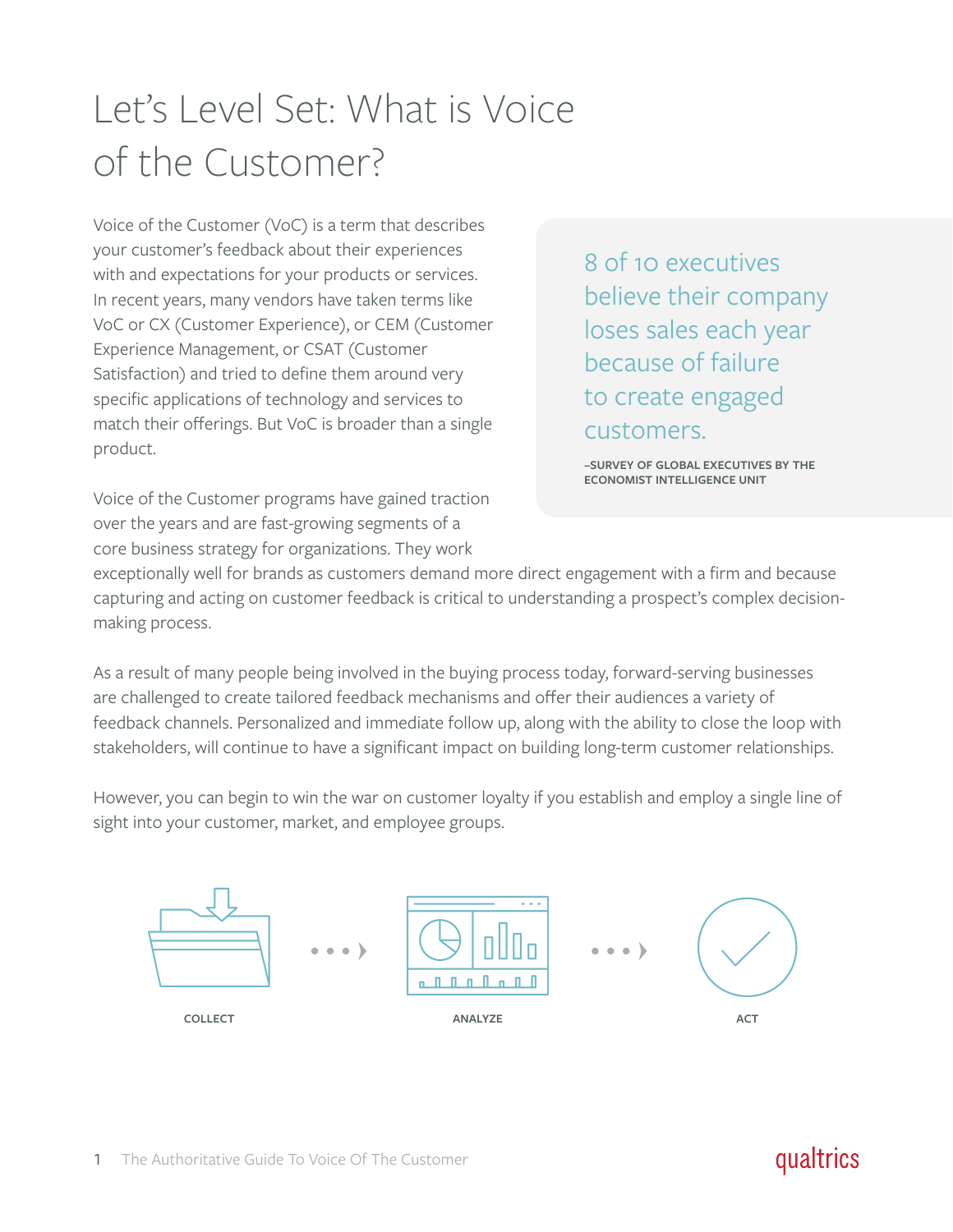### Why Conduct Voice of the Customer Research?

Simple: Because no one becomes an industry leader without listening first to the customer. Customerperceived quality and above-average customer service has been proven time and again to be leading drivers of business success. When your customers share their voice in real-time with your organization, they expect you to listen, act and report back to them on progress.

The most effective Voice of the Customer programs allow you to connect and engage with customers at key points along the customer journey:

- As you customize products, services, add-ons and features to meet the needs and wants of your prospects and customer base
- As you gather feedback post-purchase  $\circ$
- As you identify and prioritize market needs and wants  $\circ$
- As you prioritize product/service issues and developments  $\circ$
- $\circ$ As you evaluate and innovate new concepts, ideas, and solutions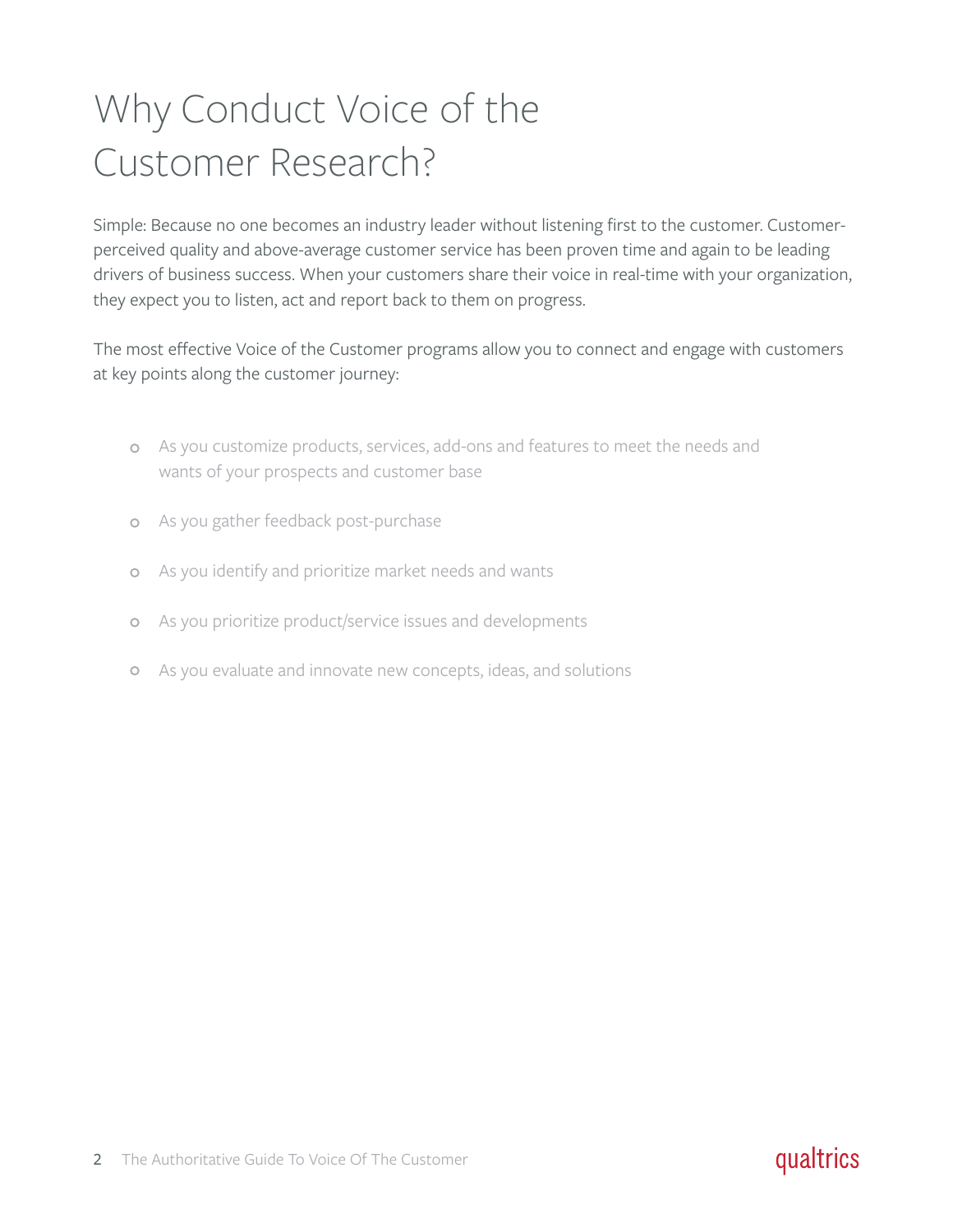### The Value Received: You Get What You Pay For

As a leader in your organization, how do you measure customer success? Is it a list of KPIs that includes a number of blue-chip logos, the average annual value of each customer relationship, NPS scores, quantity of high-value, long-term clients, engagement ratings, low customer churn?

Your team may not attach a dollar figure to each of these valuable metrics, but know that customer feedback can be a costly game if not tended to. The good news is that there is an even greater reward for brands that get it right.

Gathering feedback can increase cross-sell and up-sell effectiveness by 15 to 20 percent.

**Gartner** 

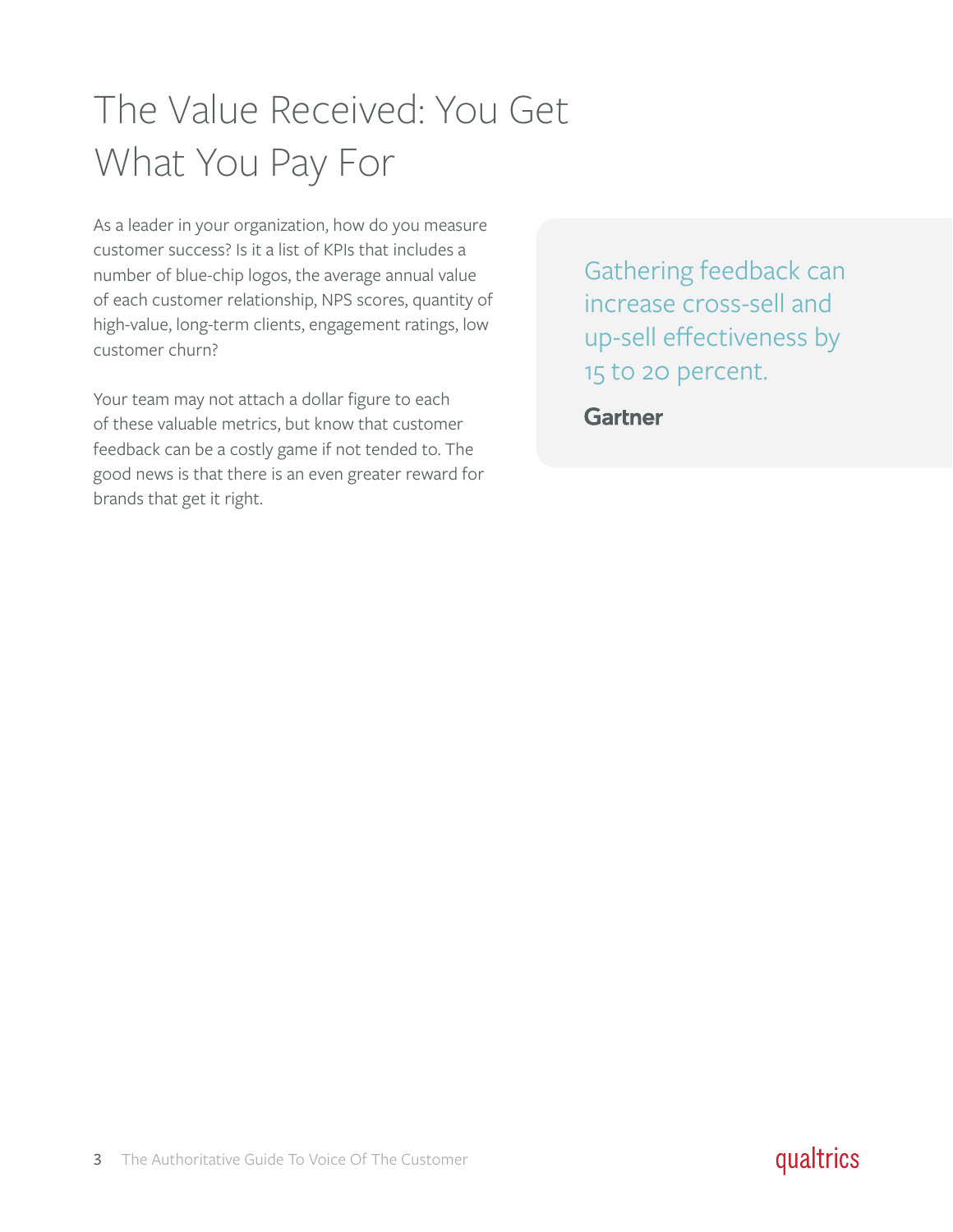### Ten Customer Experience Stats That Impact Voice of the Customer

Service leads to customer satisfaction, and customer satisfaction leads to brand loyalty. But before you can provide exemplary service, you have to listen, gather feedback, and respond appropriately to your market. Keep these customer experience stats<sup>2</sup> top-of-mind as you build out and prove the value of your VoC program:

Average annual value of each customer relationship lost to a<br>competitor or abandoned.

**SOURCE: GENESYS REPORT – THE COST OF POOR CUSTOMER SERVICE**





Only 26% of companies have a well-developed strategy in place for improving customer experience.

**SOURCE: ECONSULTANCY MULTICHANNEL CUSTOMER EXPERIENCE REPORT**

**2. 20 Important Customer Experience Statistics for 2012: https://fonolo.com/blog/2012/03/customer-experience-statistics-2012/**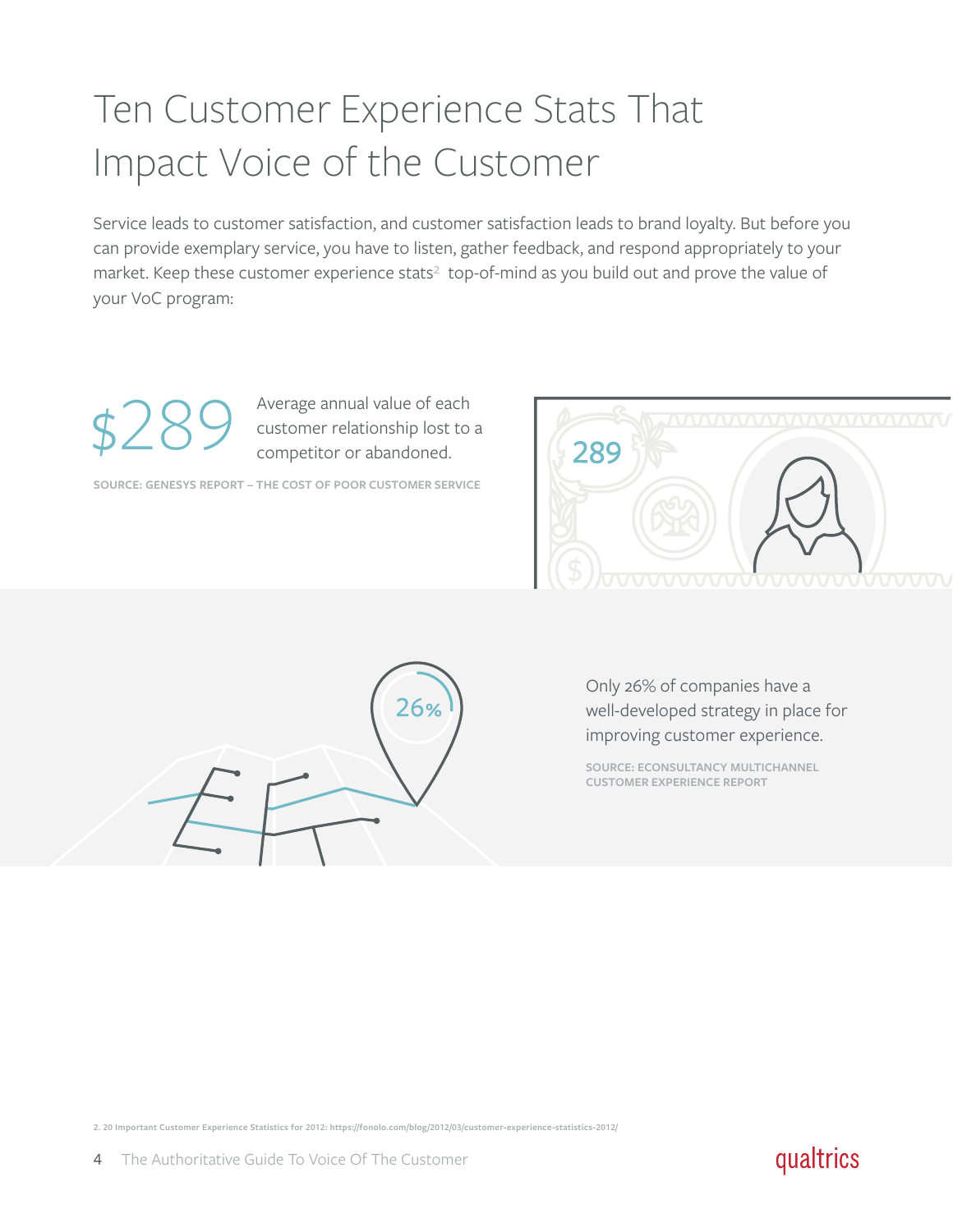# \$83,000,000,000.00

Poor customer experiences result in an estimated \$83 Billion loss by US enterprises each year because of defections and abandoned purchases.

**SOURCE: PARATURE CUSTOMER SERVICE BLOG**

Customers who engage with companies over social media spend 20% to 40% more money with those companies than other customers.

**SOURCE: BAIN & COMPANY REPORT – PUTTING SOCIAL MEDIA TO WORK**





**SOURCE RIGHTNOW CUSTOMER EXPERIENCE IMPACT REPORT** 89% of consumers began doing business with a competitor following a poor customer experience.

Customer power has grown, as 73% of firms trust recommendations from friends and family, while only 19% trust direct mail (from Forrester report "Consumer "Ad-itudes" Stay Strong").

5 The Authoritative Guide To Voice Of The Customer

**SOURCE: FORRESTER RESEARCH BLOG**



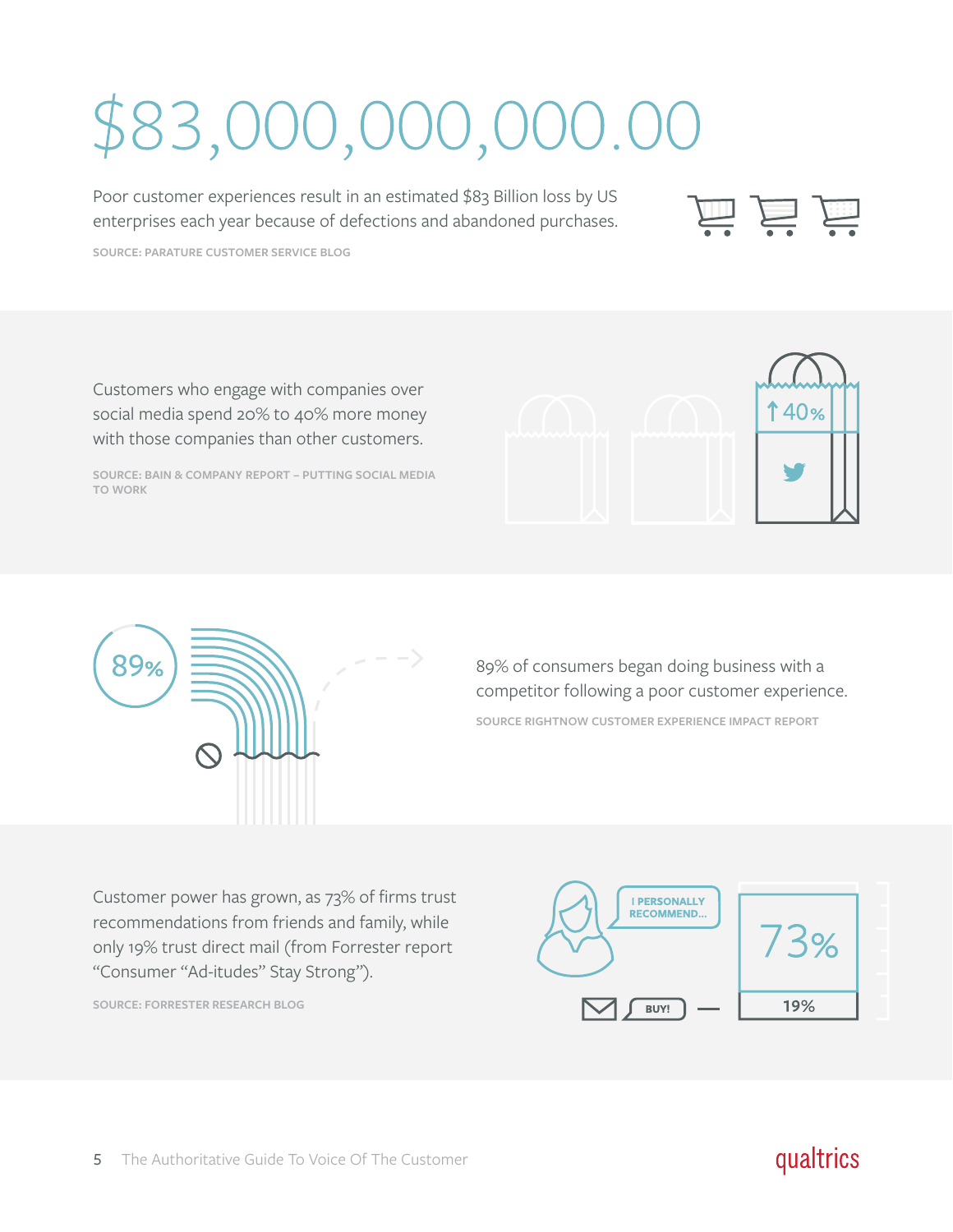

63% percent of online adults are less likely to buy from the same company via other purchase channels if they experienced a problem with a transaction on their mobile phones.

**SOURCE: TEALEAF MOBILE TRANSACTION RESEARCH REPORT 2011**

#### 86% of consumers will pay more for a better customer experience.

**SOURCE: RIGHTNOW CUSTOMER EXPERIENCE IMPACT REPORT 2011**

| . <b>.</b> |  |
|------------|--|
|            |  |
|            |  |
|            |  |
|            |  |



50% of consumers give a brand only one week to respond to a question before they stop doing business with them.

**SOURCE: RIGHTNOW CUSTOMER EXPERIENCE IMPACT REPORT 2011**

**FORRESTER TECHNOGRAPHICS CUSTOMER EXPERIENCE ONLINE SURVEY** 24% of consumers who had unsatisfactory service interactions shared their experiences through social networks in 2010, a 50% increase over 2009.

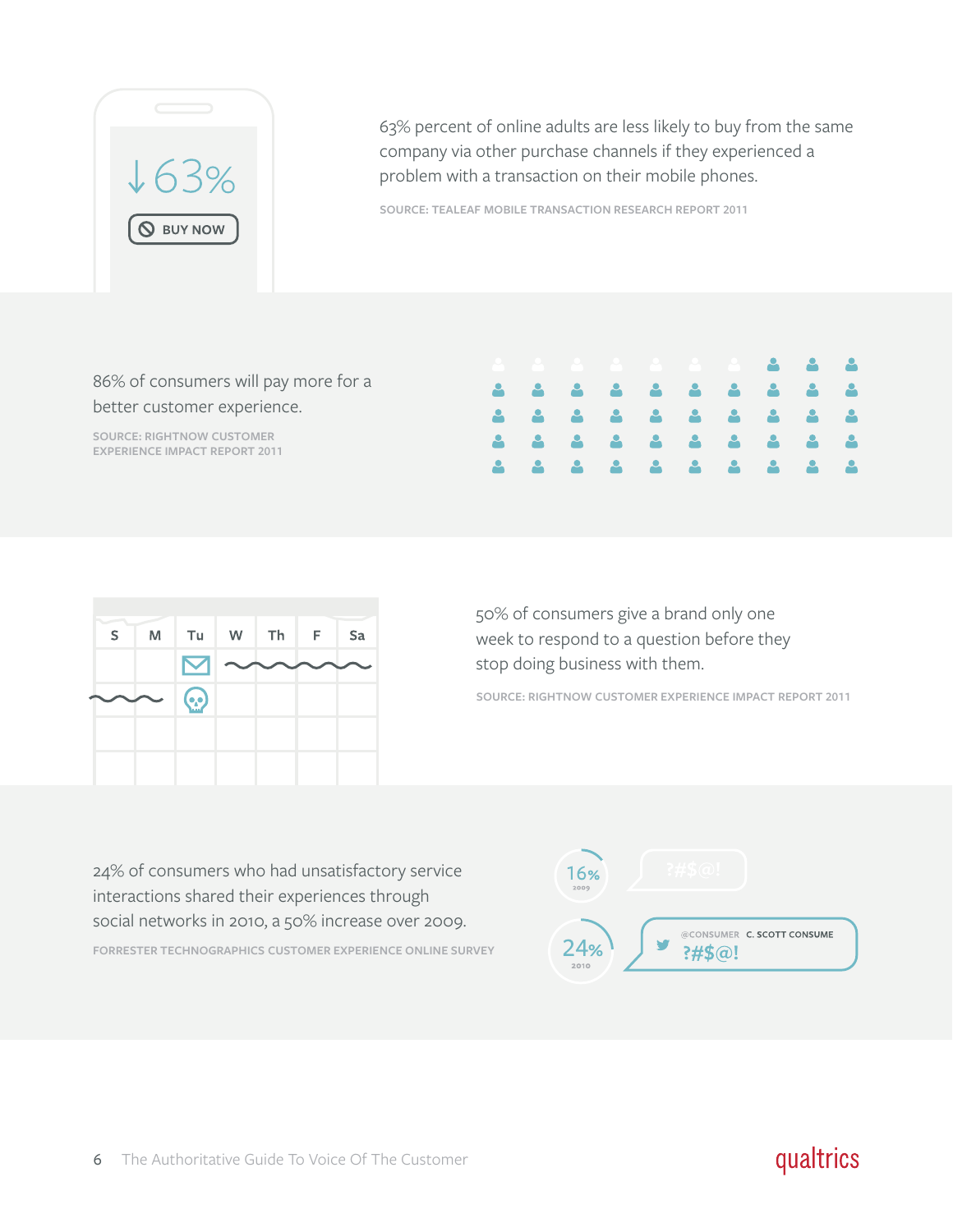### Good Service is Good Business

A 2006 study by University of Michigan Ross School of Business Professor Claes Fornel found that "when a company's customer satisfaction score has improved over the prior year's results and is above the national average (currently 75.7),… its shares have a good chance of outperforming the broad stock market in the long run."

"Getting service right is more than just a nice to do; it's a must do," said Jim Bush, Executive Vice President, World Service. "American consumers are willing to spend more with companies that provide outstanding service, and they will also tell, on average, twice as many people about bad service than they are about good service. Ultimately, great service can drive sales and customer loyalty."**<sup>3</sup>**

Seven in ten Americans (70%) are willing to spend an average of 13% more with companies they believe provide excellent customer service.

**AMERICAN EXPRESS® GLOBAL CUSTOMER SERVICE BAROMETER**

#### But despite the greater value Americans are placing on customer service, many businesses don't seem to be making the grade with consumers.

- In fact, six in ten Americans (60%) believe businesses haven't increased their focus on providing good customer service—up from 55% in 2010.
- Among this group, 26% think companies are actually paying less attention to service.

#### Consumers feel most companies are failing to get the message that service matters. Nearly two-thirds feel companies aren't paying enough attention to service:

- Two in five (42%) said companies are helpful but don't do anything extra to keep their business.
- One in five (22%) think companies take their business for granted.

Don't be one of them. Remember that consumers worldwide vote loudest with their wallets. Heed the telltale signs by leveraging a comprehensive VoC program to listen to and in turn, meet the needs of your customer base.

**3. "Good Service is Good Business: American Consumers Willing to Spend More With Companies That Get Service Right, According to American Express Survey": http://about.americanexpress.com/news/pr/2011/csbar.aspx**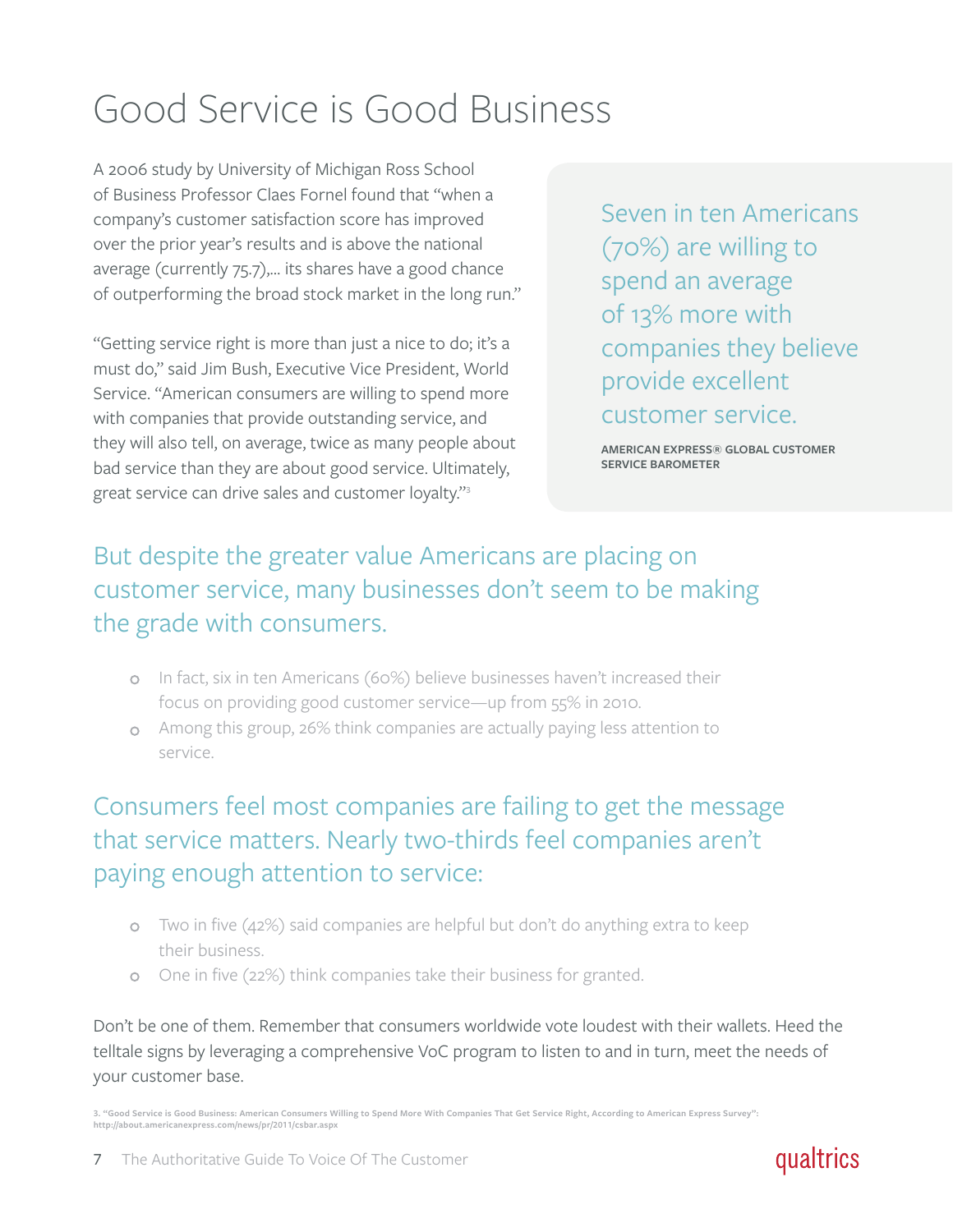## Five Customer-Centric Characteristics of a Highly-Effective Voice of the Customer Program

The Voice of the Customer provides early warnings and direction for your success, directly from the people who really matter—your customers! Employ these five "must-haves" to realize continuous improvement in your VoC program:



"There hasn't been anything we've wanted to do that we haven't been able to do using Qualtrics."



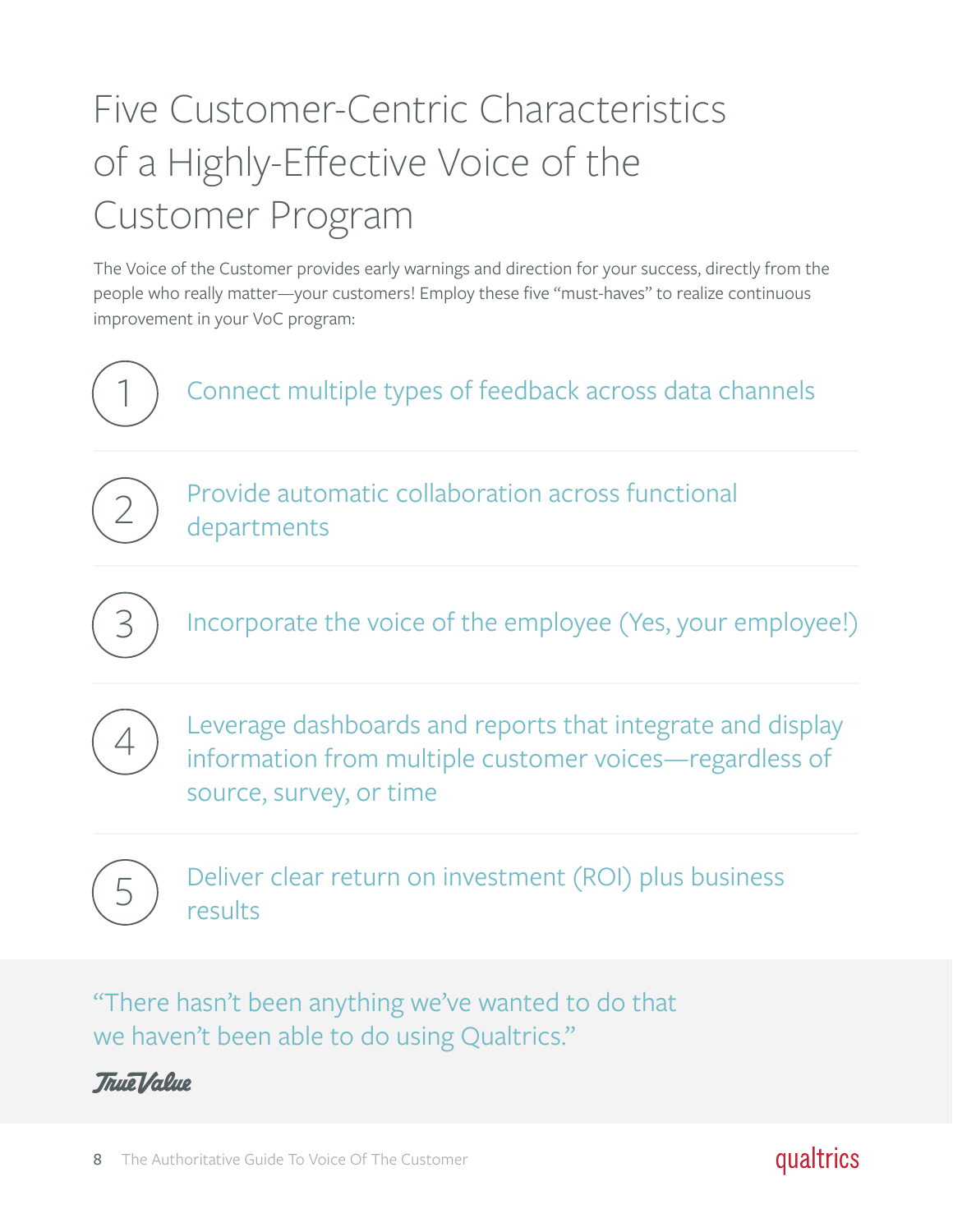### How to Build a Best-in-Class VoC Program

The voice of the customer is best heard as an ongoing conversation. The key to creating an effective VoC program is to gather and use information in a timely way that helps you to improve. Organizations often have multiple touch points with the customer that occur across the entire organization, to include sales, support, warranty and accounting—all of which should be taken into account when establishing a VoC program.

Here are four key areas to consider when building your Voice of the Customer program:

| Collect          | IT'S IMPORTANT TO IDENTIFY CUSTOMER LISTENING POSTS BOTH INTERNALLY AND<br>EXTERNALLY, SURVEYS ARE THE EASIEST AND MOST COMMON WAY TO ESTABLISH<br>LISTENING POSTS ACROSS ALL CUSTOMER TOUCH POINTS AND DEPARTMENTS.              |
|------------------|-----------------------------------------------------------------------------------------------------------------------------------------------------------------------------------------------------------------------------------|
| Analyze<br>allOo | AFTER CAPTURING KEY INSIGHTS, YOU CAN THEN ANALYZE FEEDBACK IN REAL-TIME. IT'S<br>IMPORTANT TO DELIVER CLEAR AND ACTIONABLE INSIGHT TO THE RIGHT EMPLOYEE<br><b>STAKEHOLDERS.</b>                                                 |
|                  | SUCCESSFUL VOC PROGRAMS PUT YOU IN THE BEST POSITION TO ACT UPON REAL-TIME<br>INSIGHT, KNOW WHERE THE PROBLEM AREAS EXIST SO THAT YOU AND YOUR TEAM CAN<br>TAKE CORRECTIVE ACTION IMMEDIATELY.                                    |
| Monitor          | CONTINUOUS MONITORING HELPS YOU TO TRACK YOUR RESULTS OVER TIME, BY HAVING<br>A 360-DEGREE PULSE ON YOUR CUSTOMERS, YOU CAN BEGIN TO UNCOVER PATTERNS<br>AROUND EXISTING GAPS OR NOTE WHERE THE BEST IMPROVEMENTS ARE BEING MADE. |

These four areas are proven across multiple industries and will help you drive strategy and anticipate the needs of your customers. With happy customers, everyone wins!

Read through the following pages to get key insight into the specific areas required for gaining a real-time customer pulse for real-time customer action.

Now, with our voice of the customer program running on Qualtrics, we are more customerdriven than ever before.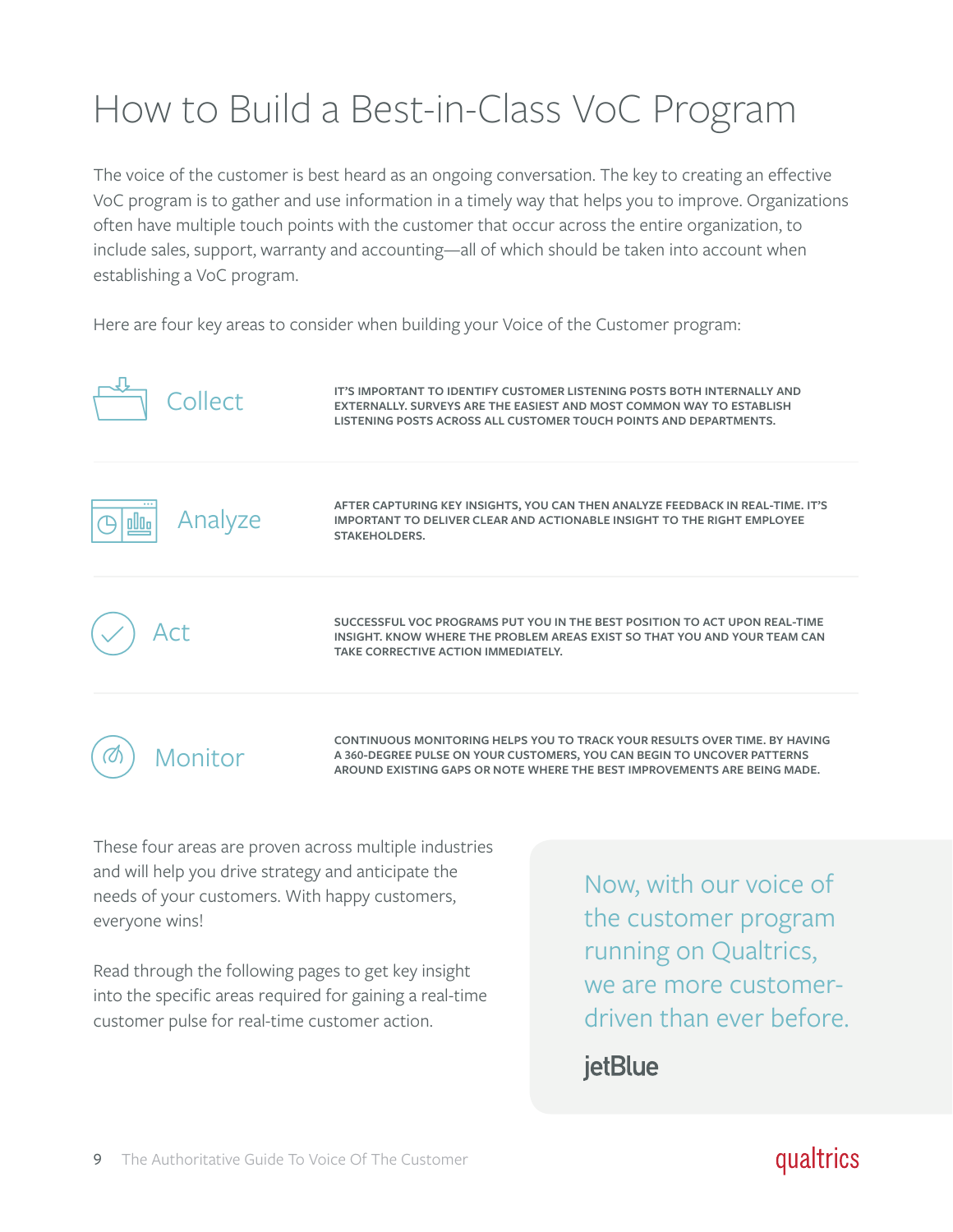

Collect Create a better customer experience by listening to what your customers are saying to you and to others.

> With the lion's share of the world's consumers operating a mobile device for daily productivity, consider responsive themes, device detection, offline survey apps, and SMS features to meet customers where they are. Capture multi-source, multi-channel feedback with configurable surveys that are easy to use and even easier to set up.

Collecting the data is half the battle.



"We're all about innovation, so everything that comes from us needs to reflect our company and brand. The ability to create fun and innovative surveys creates a better customer experience and increases our response rates. With the ability to get real-time results in a matter of days, Qualtrics is helping us gain a better understanding of our consumer's needs, which helps shape decisions when it comes to creating products and marketing them to golfers."

#### *GaylorMade*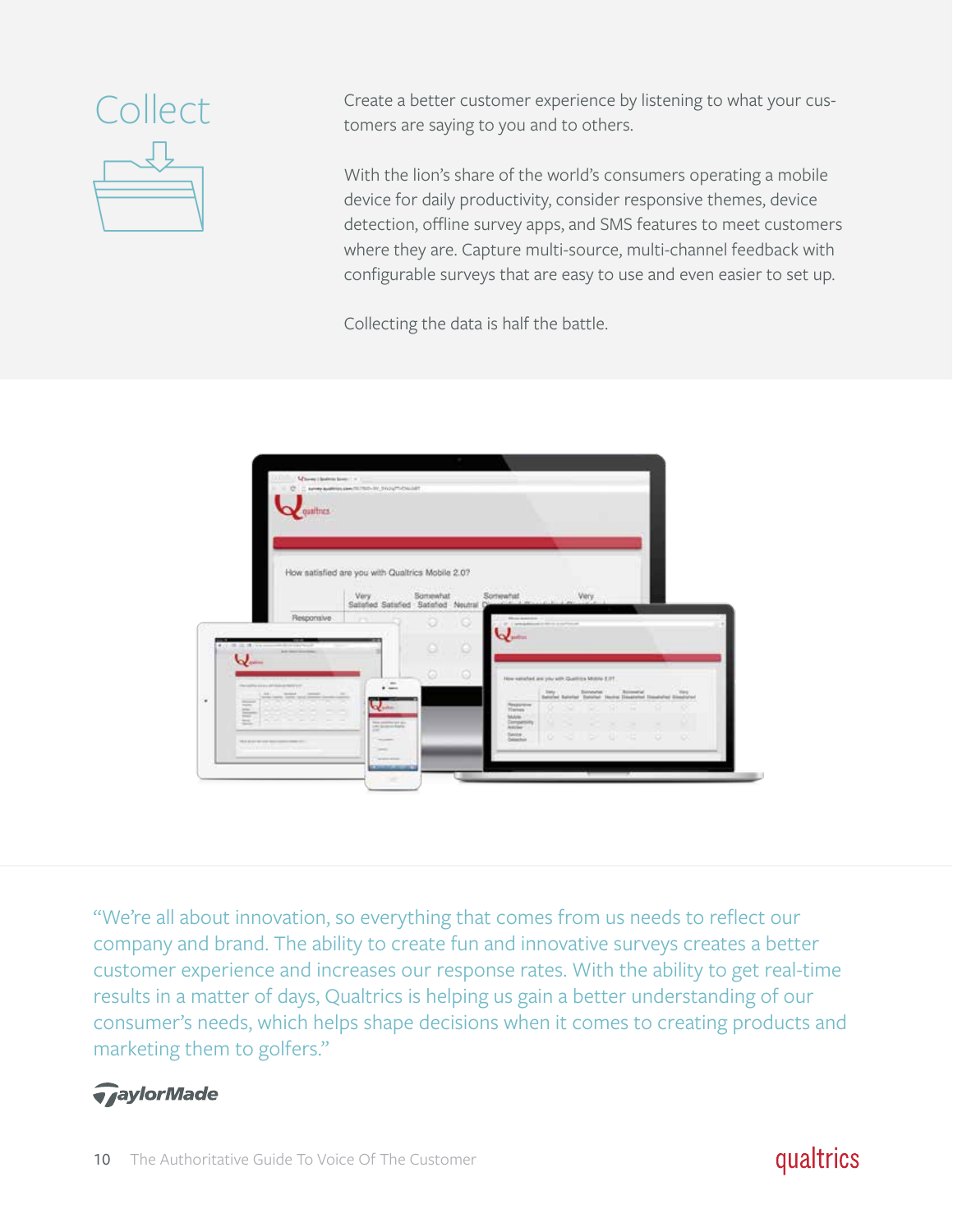

Analyze Regardless of Voice of Customer vendor, be sure that the program<br>dashboards allow you to drill down to the individual consumer. but dashboards allow you to drill down to the individual consumer, but also zoom out to see the big picture. The ability to analyze those drivers that attribute to the cause in customer perception is invaluable **WILLLE** to brands. Your VoC program should provide the insights you need to **nutries to make smart**, data-driven decisions.

| 顷<br>Take Action                                                 | <b>NPS</b>                                                                                                      |                                                     |
|------------------------------------------------------------------|-----------------------------------------------------------------------------------------------------------------|-----------------------------------------------------|
| Q Explore                                                        | horrictor<br>Goal<br>Now<br>21 Jul 2014<br>50<br>46                                                             |                                                     |
| Customer Tier<br>$\odot$ All<br>Platinum<br>Gold<br><b>Trial</b> | Promoters 69%<br>Detractors 12%<br>46<br><b>NPS 57</b><br>Goal: 50<br>100<br>$-100$<br>$35$<br><b>Detractor</b> | 30 Day Trend<br>30 Day Average<br>60%<br>13%<br>27% |
| Feedback Source<br>$\odot$ All                                   | Satisfaction                                                                                                    | Last 30 Days                                        |
| o & Survey                                                       | By Region                                                                                                       | By Tier                                             |
| O <b>W</b> Twitter                                               | Tier<br>August<br>August<br>Region<br>Goal<br>Trend                                                             | Goal<br>Trend                                       |
| O & Yelp                                                         | 4.74<br>4.74<br>$\overline{6}$<br>All<br>All                                                                    | 6                                                   |
| Location                                                         | 5.74<br>6.22<br>5<br>Northeast<br>Platinum                                                                      | 7                                                   |
| Northeast<br>$\checkmark$                                        | 5.32<br>5<br>3.92<br>Gold<br>East                                                                               | 4                                                   |
| Boston<br>$\checkmark$                                           | 3.56<br>6.47<br>5<br>Southeast<br>Trial                                                                         | 6                                                   |
| All Gyms<br>$\checkmark$                                         | show all regions                                                                                                |                                                     |
| Date                                                             | Pivot Table<br>Pivot Table<br>Chart<br>Chart                                                                    |                                                     |
| Last 90 Days<br>$\checkmark$                                     | Strengths/Weaknesses                                                                                            |                                                     |
|                                                                  | Item<br>% Change<br>$-$ Mean<br>Goal<br>Trend                                                                   |                                                     |
|                                                                  | 6.74<br>Facilities and Equipment<br>6<br><b>t</b> 4%                                                            |                                                     |
|                                                                  | 5.43<br>Value for Money<br>$4 - 2\%$<br>4                                                                       |                                                     |
|                                                                  | 5.32<br>5<br>$4 - 3\%$<br>Convenience                                                                           |                                                     |
|                                                                  |                                                                                                                 |                                                     |
|                                                                  | Î                                                                                                               |                                                     |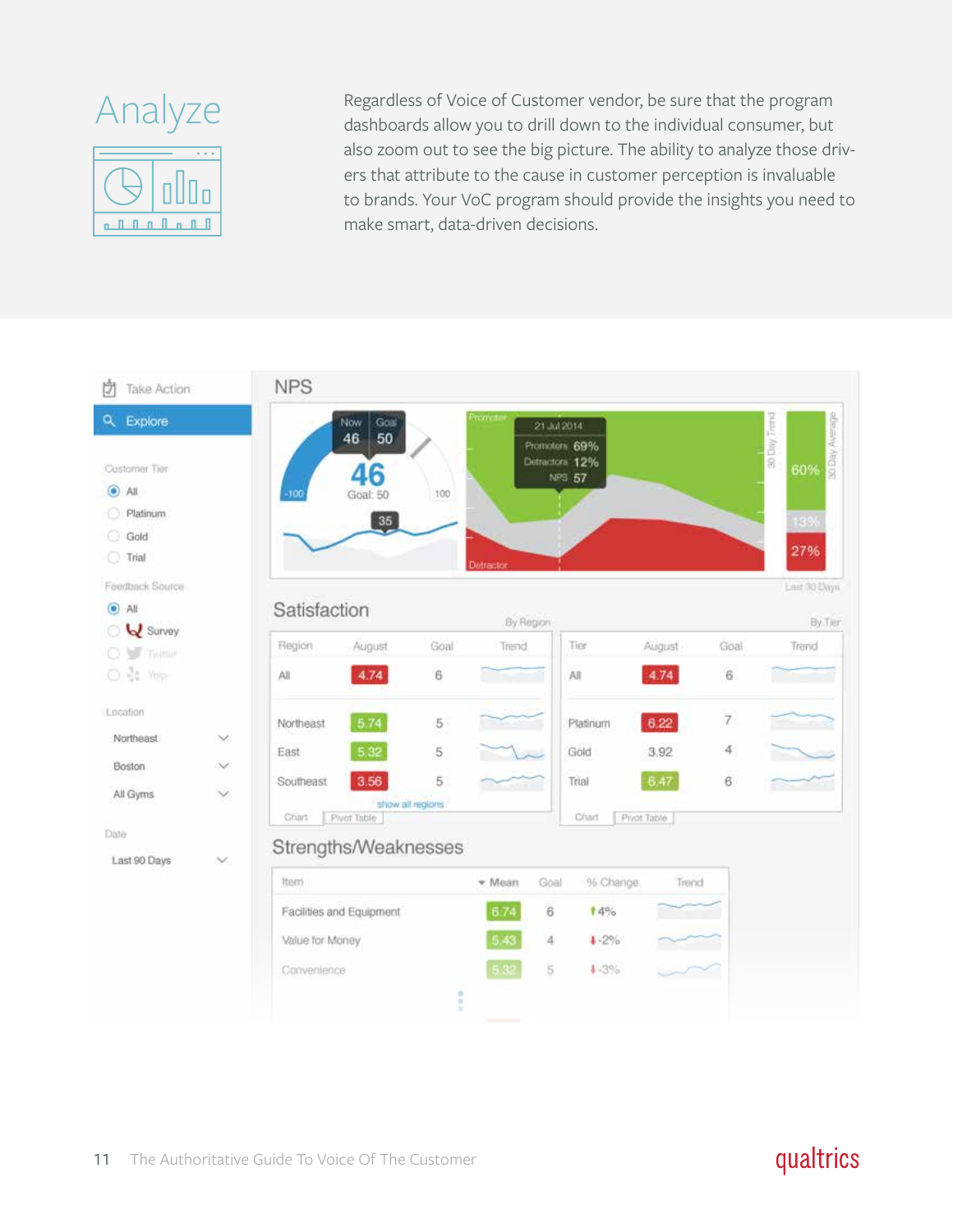$\mathsf{Act}$  Once you've collected the raw data and drilled into relevant insights, now you're primed to take action. A case management that allows you to automatically assign tickets to the right stakeholder is important. That could be based on role, department, location, product and more. Your business changes everyday, you should be able to make these changes yourself without waiting on your vendor to do it.

| Open Tickets<br>O Goal: 9 | <b>III</b> Toam<br>Open Counts<br><b>B</b> Ma |                            | Toam<br>M                                                           | Time to Resolution                                            |
|---------------------------|-----------------------------------------------|----------------------------|---------------------------------------------------------------------|---------------------------------------------------------------|
| Actions                   | 11 Sep<br>12 Sep<br>13 Sep<br>14 Sep<br>400   | 16 Sep<br>17.5ep<br>15 Sep | 11 Sep<br>12 Sep<br>13 Sep<br>Filter by: My Tickets<br>$\checkmark$ | 54 Sep<br>15 Sep<br>15 Sep<br>17 Sep<br>Q Search open actions |
| * Key                     | Name                                          | Stelus                     | Created At                                                          | Priority                                                      |
| $T-17$                    | Promoter: Bono                                | In Progress                | Aug 16, 2014 10:40 AM                                               | <b>A</b> Low                                                  |
| $T-15$                    | Swag Request: T-Pain                          | In Progress                | Aug 19, 2014 11:40 AM                                               | <b>A</b> Low                                                  |
| $T-13$                    | Promoter: Logan Mosely                        | In Progress                | Aug 17, 2014 11:40 AM                                               | <b>A</b> Low                                                  |
| $T-7$                     | Promoter: Greg Burnham                        | In Progress                | Aug 10, 2014 11:40 AM                                               | <b>A</b> Low                                                  |
| $T-6$                     | Detractor: John Stamos                        | In Progress                | Aug 12, 2014 11:40 AM                                               | <b>Jo</b> High                                                |
|                           |                                               |                            |                                                                     | 44 M Pages 1 of 2 M M                                         |
| $T-17$                    | Mark as Completed                             |                            |                                                                     | Statut: In Progress v                                         |
| Action                    |                                               | Events                     |                                                                     |                                                               |
|                           | Contact Promotor: Rono                        |                            |                                                                     |                                                               |

"With Qualtrics, we created an automated customer satisfaction program that seemed almost impossible a year ago. Now we can capture real-time, aggregated data that helps us make more datadriven decisions."

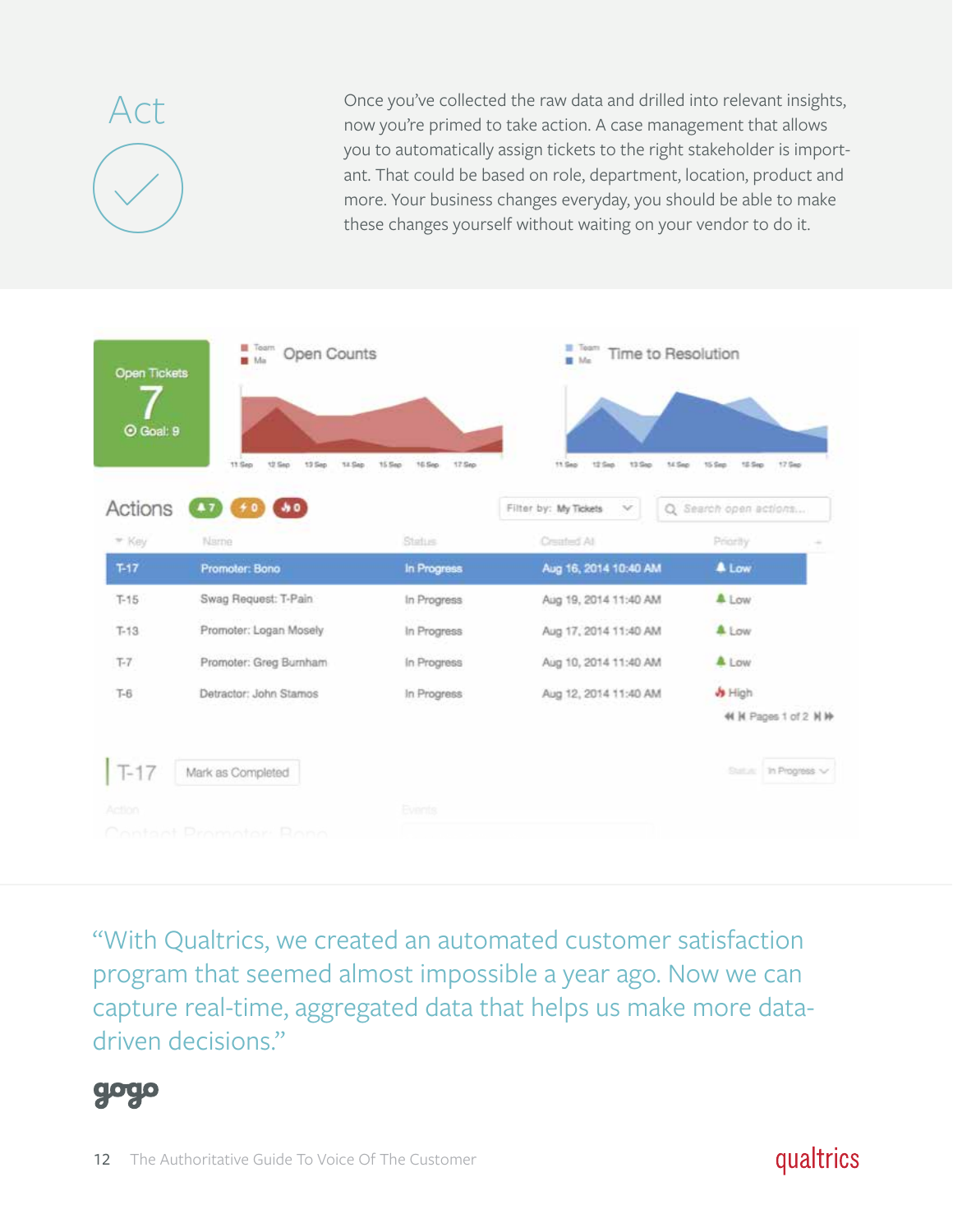

Monitor Continuous monitoring helps you to track your results over time. Keep a pulse on your customers, and begin to uncover actionable patterns that reveal their likes, dislikes, and service expectations. Remember that consumers worldwide vote loudest with their wallets.



The customer is boss and we listen. Even a slight ranking change can make a difference of millions of dollars. With the ability to adjust quickly based on consumer feedback, we can see a direct and positive impact on our profitability.

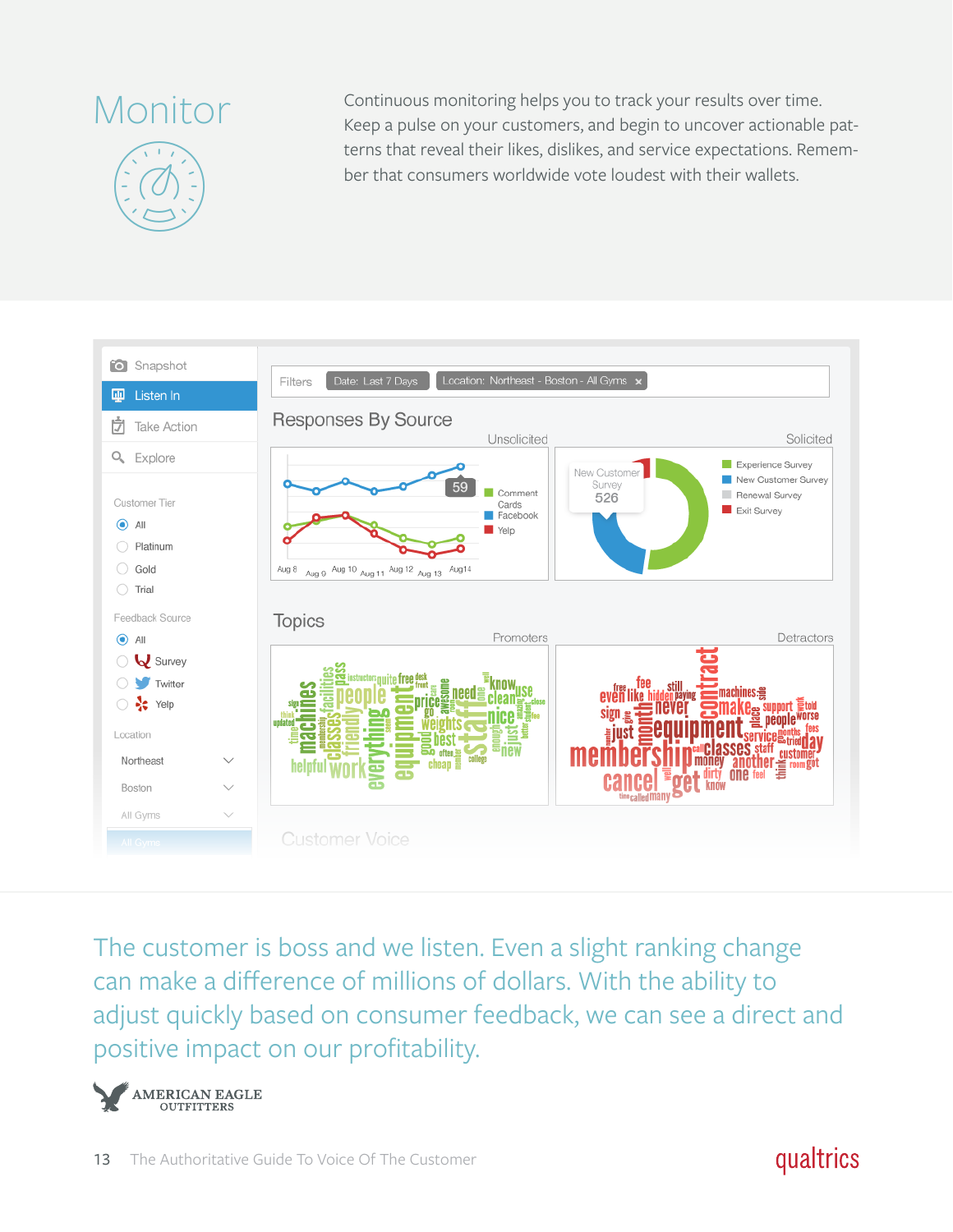### What is Net Promoter<sup>®</sup> Score?\*

Net Promoter® Score, commonly referred to as NPS®, is a customer loyalty metric that gauges how willing a customer is to recommend a product or service. It's commonly used as either an alternative or supplement to customer satisfaction measurement. In its most simple form, Net Promoter Score can be described with one simple question:

#### "How likely is it that you would recommend [Organization X] to a friend or colleague?"

The Net Promoter Score concept was developed by Fred Reichheld, a Bain Fellow and founder of Bain & Company's Loyalty Practice, to measure customer loyalty[1]. Its adoption and popularity has grown over the past decade and is now used in virtually every industry in every size organization around the world.

At its core, Net Promoter Score tracks how customers represent an organization to their friends, families and associates. Essentially, this positive customer representation is free marketing that dramatically influences business growth. The concept is actually quite simple. For example, when you get a strong recommendation from a friend about a new restaurant in town, you are much more likely to give it a try and become a repeat customer. The same is true for virtually any product or service. If you are in the market for something and you get a strong recommendation from a trusted source, you almost always take it into consideration and feel more comfortable becoming a customer.

"Because Qualtrics is so user-friendly and efficient, we have been able to ask our customers about many topics; everything from evaluating and defining our shipping and service strategy based on consumer feedback to keeping a pulse on our overall customer satisfaction. We are a highly data-driven organization and the voice of the customer is one of the most valuable data points."

**LANDS' END ®**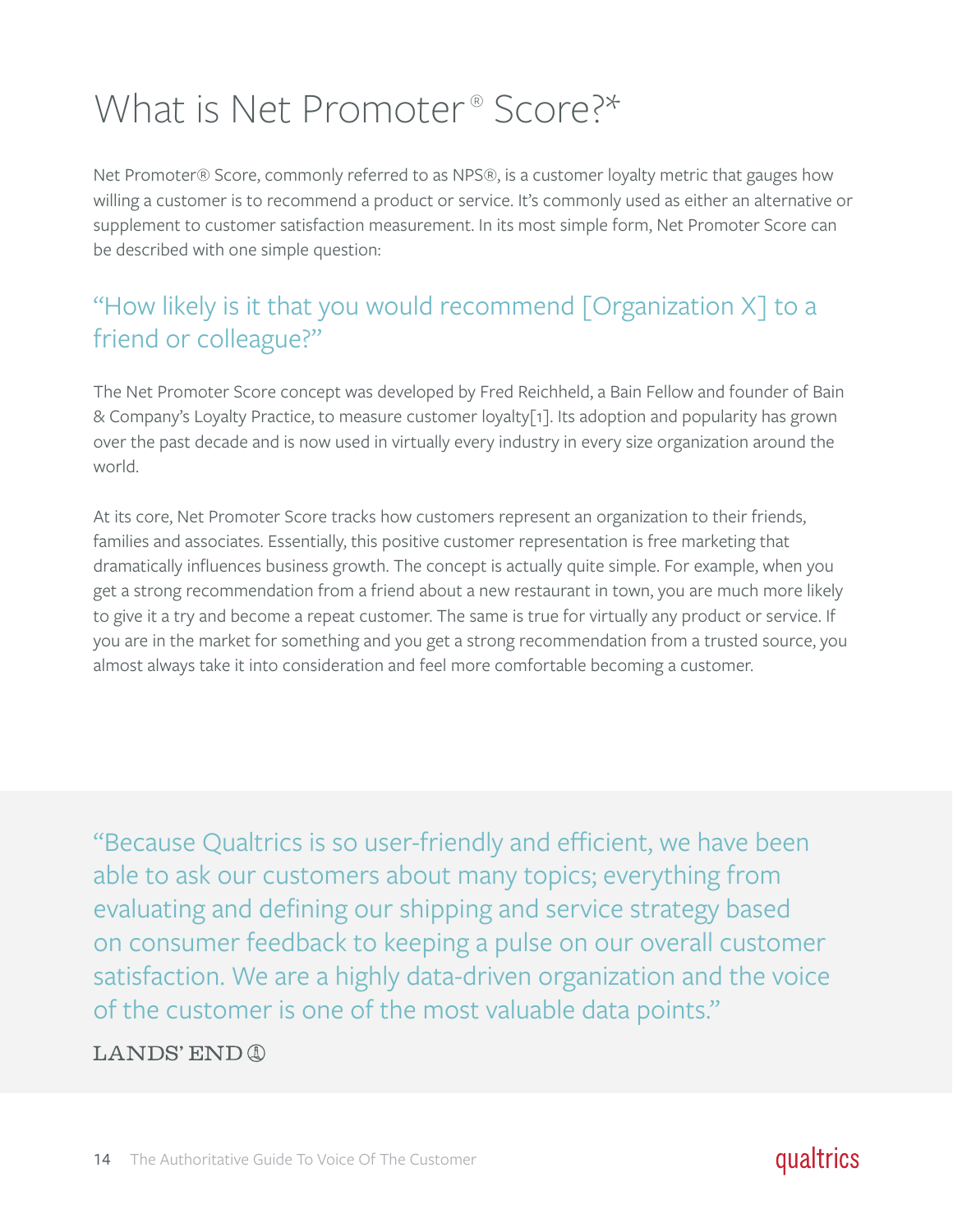### Why is Net Promoter Score® Important?

So why are so many executives focused on Net Promoter Score? Many believe Net Promoter Score is a valuable metric for growing both revenue and profits. Research suggests that higher scores indicate more loyal customers, which leads to increased revenue and higher profits. Research by Bain shows that sustained value creators (organizations that achieve long-term profitable growth) have Net Promoter Scores two times higher than the average organization.<sup>4</sup> Apple, Costco and Nordstrom are often cited as examples of companies with stellar scores that correlate to positive business results.

One of the main reasons organizations choose Net Promoter Score is its simplicity. The typical organization often has a hard time rallying an entire organization in a common, customer-focused direction. Net Promoter Score supporters claim that focusing on a single customer satisfaction metric—that is visible and easy to understand—makes it easier to motivate an entire organization to be customer-focused. Net Promoter Score is also easier to implement and manage than a highly complex, opaque customer satisfaction measurement program. Although Net Promoter Score lacks detailed customer satisfaction levers, the sheer simplicity of the measurement helps organizations take action faster to improve customer experience.

Net Promoter Score has also proven valuable as a way to raise a flag for at-risk customers<sup>5</sup>. Many organizations have implemented processes to respond to customers who respond negatively on the 0 to 10 scale. Organizations can close the loop with customers who are not promoters and work to remedy any issues.

#### Here are just a few things Net Promoter Score allows you to do:

- $\circ$ Segment customers by loyalty
- Identify unsatisfied and at-risk customers  $\circ$
- Optimize around a single customer metric  $\bigcirc$
- Benchmark against industry and competitor scores  $\circ$
- Uncover customer loyalty drivers  $\circ$

**http://www.netpromotersystem.com/about/how-is-nps-related-to-growth.aspx 5. Markey, Rob; Fred Reichheld, Andreas Dullweber, December 2009, "Closing the Customer Feedback Loop," Harvard Business Review**

**<sup>4.</sup> Bain and Company, "How is Net Promoter Score Related to Growth?" February 10, 2014:**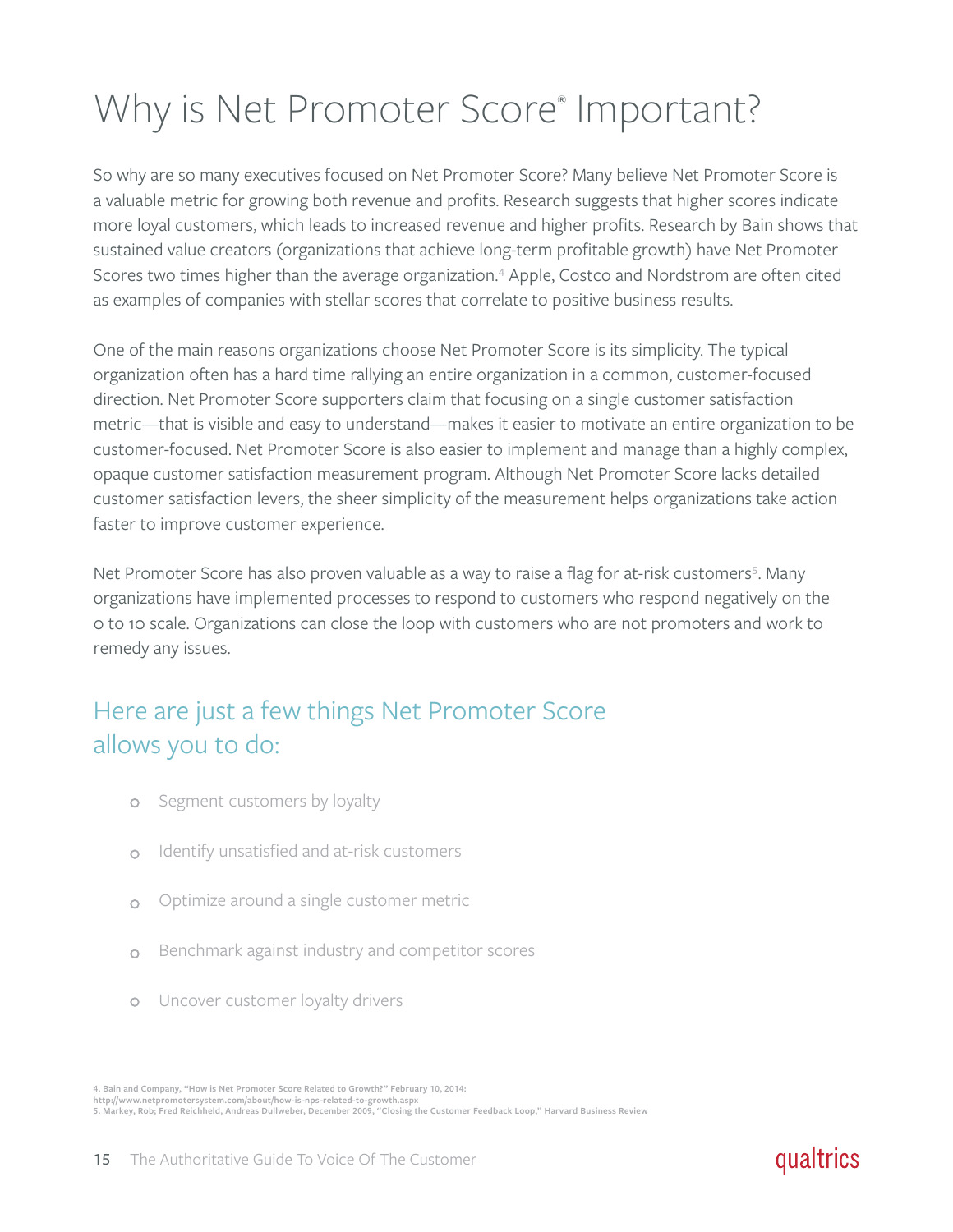### How to Measure Net Promoter ® Score Effectively

Net Promoter Score places customers into one of three groups: Promoters, Passives and Detractors. You categorize your customers by asking one simple question<sup>6</sup>:

#### "How likely is it that you would recommend [Organization X] to a friend or colleague?"

Respondents are given a standard scale that ranges from  $\circ$  (not at all likely) to 10 (extremely likely). Organizations often ask the Net Promoter Score question via an online survey after customer service interactions, purchase transactions or as an ongoing customer pulse study. Based on how a customer responds to "the question," you classify them into one of three groups:

#### PROMOTERS =  $9 - 10$

Promoters are your customers who are loyal and enthusiastic about your organization and will continue buying and referring others. Promoter referrals fuel viral growth that helps bring in new customers at a lower acquisition cost. The cut-off score for Promoters is intentionally set high at 9 to ensure that the customer is an exceptionally enthusiastic fan.

#### PASSIVES =  $7 - 8$

Passives are generally satisfied customers, but lack the enthusiasm of Promoters. A ranking of 7 or 8 is no doubt impressive, but experience has shown that this group is still vulnerable to competitive offerings and not immune to defection.

#### $DETRACTORS = 0 - 6$

Detractors are a potentially dangerous bunch that are often unhappy and can diminish your brand through negative word of mouth. A customer who rates your organization between 0 and 6 requires outreach to resolve issues before they do any damage. The best organizations work to correct grievances of Detractors and work to convert them to Promoters.

Once you have classified your customers, you calculate your score by subtracting the percentage of Detractors from the percentage of Promoters.

**NPS = % PROMOTERS – % DETRACTORS OR NPS = (# PROMOTERS / TOTAL RESPONDENTS) – (# DETRACTORS / TOTAL RESPONDENTS)**

The score is generally displayed as a whole number by dropping the percent sign for the final number and scores range from anywhere between –100 (all Detractors) to +100 (all Promoters).

<sup>6.</sup> Reichheld, Frederick F, December 2003, "One Number You Need to Grow," Harvard Business Review<br>\* NPS®, Net Promoter® & Net Promoter® Score are a registered trademark of Fred Reichheld, Satmetrix, and Bain & Company.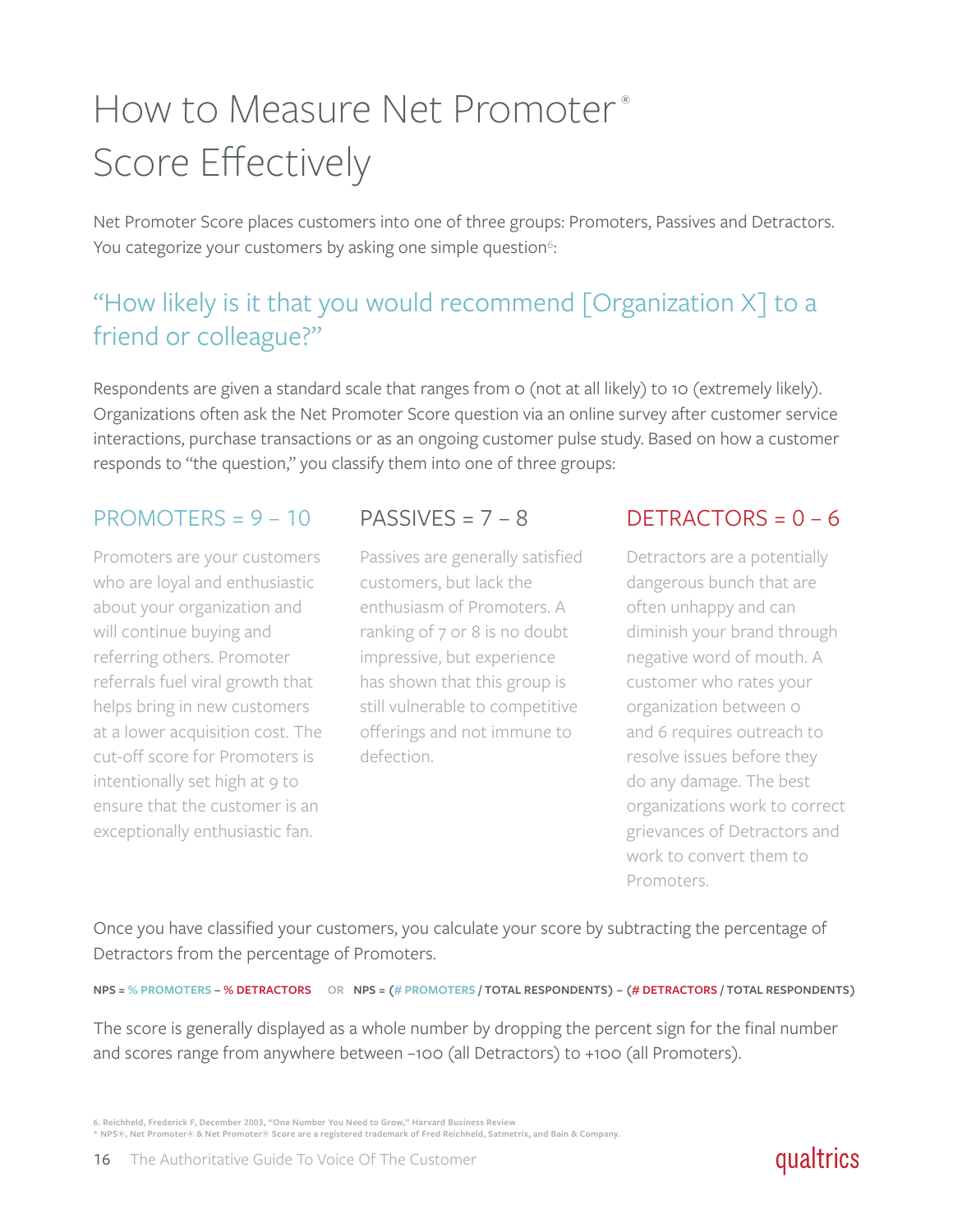## Delivering the Lowest True Cost to Own (TCO) for VoC: 6 Benefits of Cloud-Based Customer Insights

Don't spend money on outdated systems that don't optimize a multi-channel insights environment. The truth is that an integrated, cloud-based customer insights platform provides better support at a substantially reduced cost.

A hosted customer insight platform offers a number of immediate cost benefits, including:



2 Minimal capital outlay, making it easier to do more with less

Complete flexibility to add or remove functionality on a  $\left(3\right)$  per-survey basis



Total scalability to increase or decrease the number of respondents supported 4



Advanced functionality with access to the latest analytical technologies 5



Reduced IT management costs with fewer staff required to  $\begin{array}{c} \bullet \\ \bullet \end{array}$  support systems

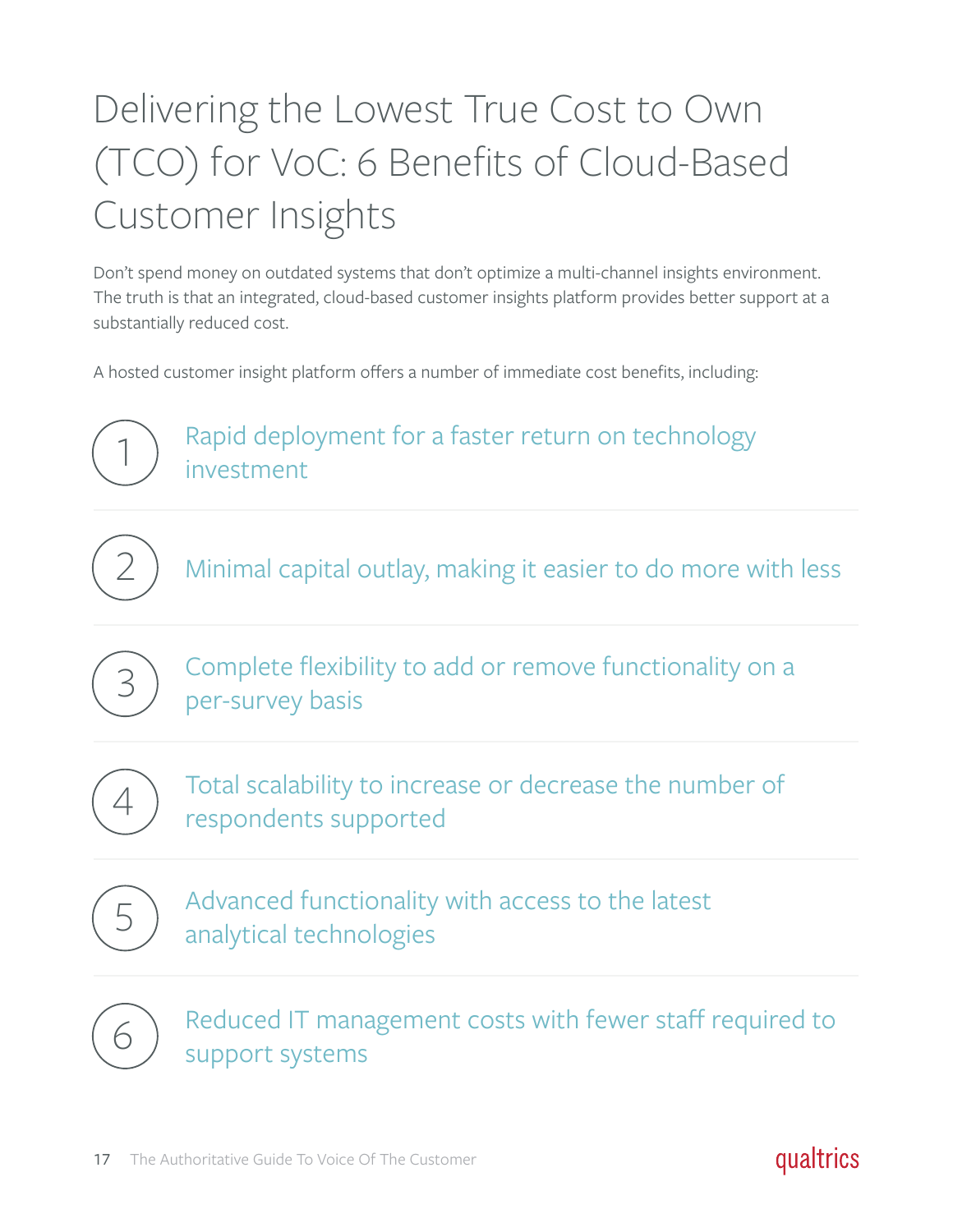

Let's face it: good service is good business.

And "getting service right is more than just a nice to do," according to Jim Bush, Executive Vice President, World Service. With consumers around the globe voting everyday with their wallets and willing to spend more with firms that provide an exceptional customer experience, getting service right is a must.

Don't leave money on the table because you think you know your customer. In order to stay ahead of the competition and meet your consumers where they are, you have to listen to what customers are saying to you and about you, then act fast. And you can do that by establishing a proven Voice of the Customer program.

Here's some free advice: Look for a VoC platform that is simple to deploy, gives you the flexibility you'll need, offers the scalability you'll want, and provides the data and insight to make better business decisions now.

At Qualtrics, we believe the best products in the world are extremely simple to use. Think about online banking for example ... what if you had to call you banker every time you wanted to transfer money? Crazy, right? Now let me ask you this ... what do you currently do when you want to make a change to your survey, dashboard or workflow? Do you call your vendor to do it? We believe a true VoC platform makes it easy for you to make improvements yourself, when you want, where you want. You know your business better than anyone; we're putting the power, flexibility and control back in your hands and we'll be there to back you up.

Qualtrics Vocalize is the industry's first out-of-the-box Voice of the Customer platform, powered by technology, not costly services. We're changing the world of VoC and making it easier than ever.

To learn more, speak with one of our Voice of the Customer experts; schedule a free demo at qualtrics.com/vocalize